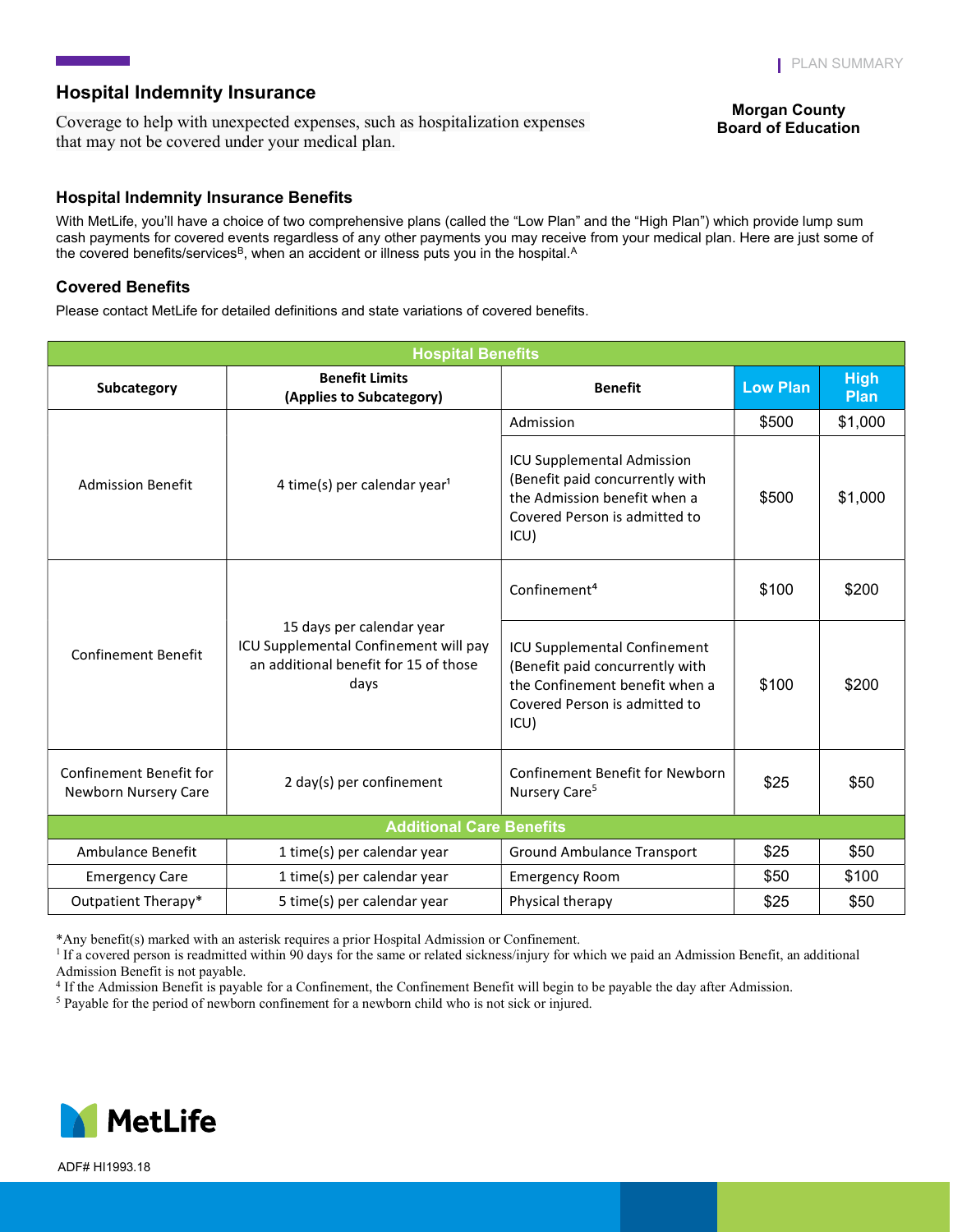# Hospital Indemnity Insurance

## Benefit Payment Example for High Plan

Susan has chest pains at home, and after contacting her doctor, she is instructed to head to her local hospital. Upon arrival, the doctor examines Susan and advises that she requires immediate admission to the Intensive Care Unit for further evaluation and treatment. After two days in the Intensive Care Unit, Susan moves to a standard room and spends two additional days recovering in the hospital. Susan was released to her primary care physician for follow-up treatment and observation. Her primary doctor is now keeping a close watch over Susan's overall health. Depending on her health insurance, Susan's out-of-pocket costs could run into hundreds of dollars to cover expenses like insurance co-payments and deductibles. MetLife Group Hospital Indemnity Insurance payments can help cover these unexpected costs or in any other way Susan sees fit.

| <b>Covered Benefit</b>                                         | <b>High Benefit Amount</b> |
|----------------------------------------------------------------|----------------------------|
| Regular Hospital Admission (1x)                                | \$1,000                    |
| ICU Supplemental Admission (1x)                                | \$1,000                    |
| Regular Hospital Confinement (3 total days)                    | \$600                      |
| ICU Supplemental Confinement (1 day)                           | \$200                      |
| Benefits paid by MetLife<br>Group Hospital Indemnity Insurance | \$2,800                    |

Benefit amount is based on a sample MetLife plan design. Plan design and plan benefits may vary.

### Questions & Answers

- Q. How do I enroll?
- A. Enroll for coverage through your human resources department.
- Q. Who is eligible to enroll for this Hospital Indemnity coverage?
- A. You are eligible to enroll yourself and your eligible family members. <sup>C</sup> You need to enroll during your Enrollment Period and be actively at work for your coverage to be effective. Dependents to be enrolled may not be subject to a medical restriction as set forth in the Certificate. Some states require the insured to have medical coverage.
- Q. How do I pay for my Hospital Indemnity coverage?
- A. Premiums will be paid through payroll deduction, so you don't have to worry about writing a check or missing a payment.
- Q. What happens if my employment status changes? Can I take my coverage with me?
- A. Yes, you can take your coverage with you. You will need to continue to pay your premiums to keep your coverage in force. Your coverage will only end if you stop paying your premium or if your employer cancels the group policy and offers you similar coverage with a different insurance carrier. D
- Q. What is the coverage effective date?
- A. The coverage effective date is 01/01/2022.
- Q. Who do I call for assistance?
- A. Please call MetLife directly at 1-800-GET-MET8 (1-800-438-6388) and talk with a benefits consultant.